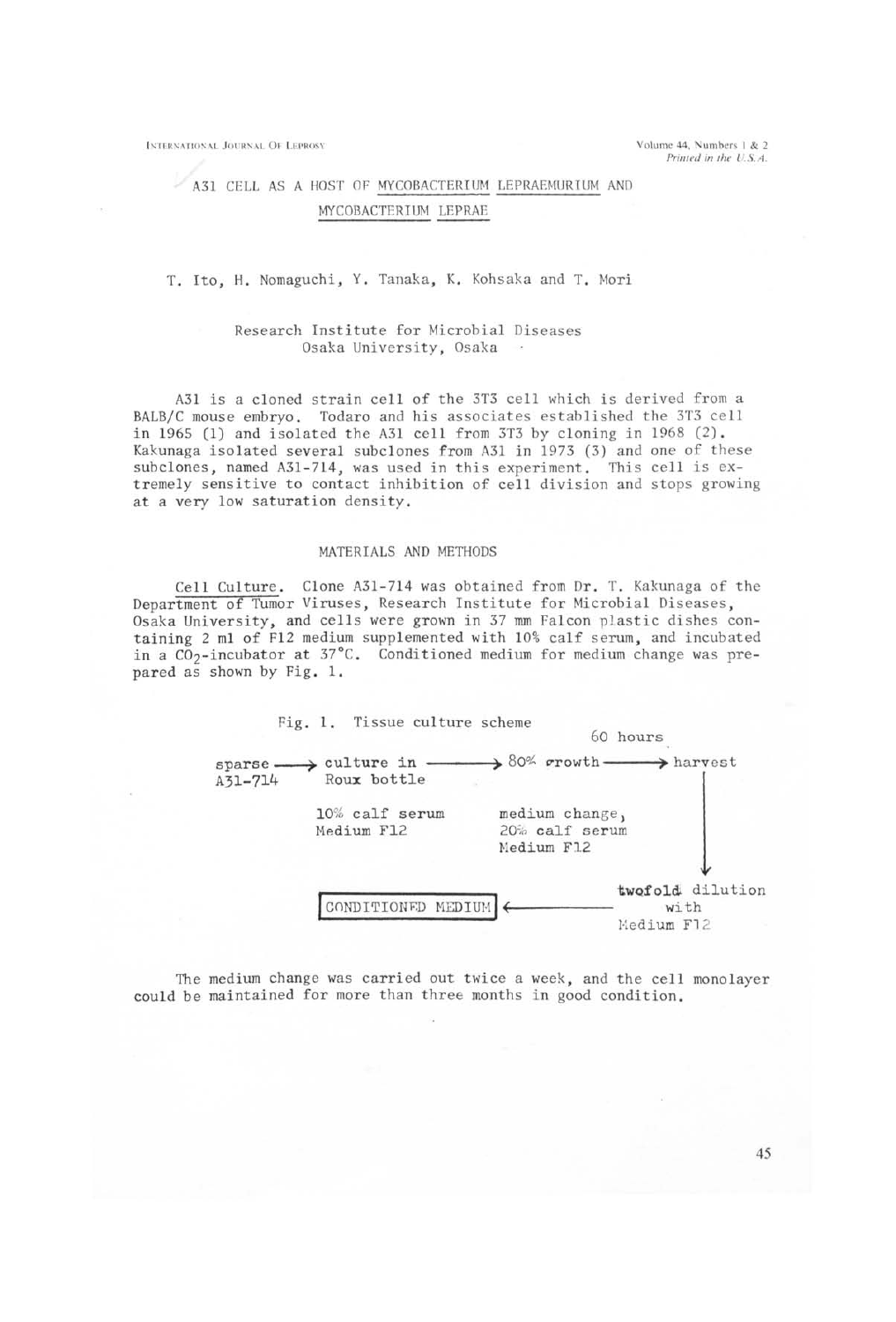Infection of M. lepraemurium and M. leprae. M. lepraemurium, strain Hawaii, was obtained from a subcutaneous murine leproma of a C3H mouse. M. leprae was obtained from the subcutaneous leproma of a relapsed case of lepromatous leprosy. The bacillary suspension was prepared with the conditioned medium and 2 ml of the bacillary suspension was inoculated onto the cell monolayer. After 2 days of infection, a medium change was carried out with conditioned medium.

### RESULTS

Phagocytosis. Table 1 shows the phagocytic acitivity of A3l-714 to M. lepraemurium and M. leprae.

| lepraemurium |          | M. leprae  |            |
|--------------|----------|------------|------------|
| $moia=1$     | $moi=10$ | $moi = 10$ | $moi = 20$ |
| 80.0%        | 94.0%    | 52.5%      | 86.0%      |

# Table 1. Phagocytic Index of A3l-714 Cell for M. lepraemurium and M. leprae

a moi=multiplicity of infection

Two hundred cells were randomly observed after 2 days of infection, and the number of cells that had phagocytized bacilli was scored. Eighty percent of cells phagocytized M. lepraemurium when the multiplicity of infection was 1; 94% of cells showed phagocytosis when the moi was 10, and 100% of cells showed phagocytosis when moi was 100. This means that the phagocytic activity of this cell for M. lepraemurium is very high. The phagocytic activity for M. leprae seems to be a little low, but the bacillary suspension of M. leprae contains bacillary clumps in no small numbers, so considering this fact we should say that phagocytic activity of A31 cell to M. leprae is fairly good.

Growth of M. lepraemurium in A31-714. Fig. 2 shows the appearance of growth of M. lepraemurium. One hundred cells of each stage were randomly observed and scored. Remarkable elongation of bacilli was observed at the second week.

We should say that M. lepraemurium can grow uniformly and steadily in A31 cell.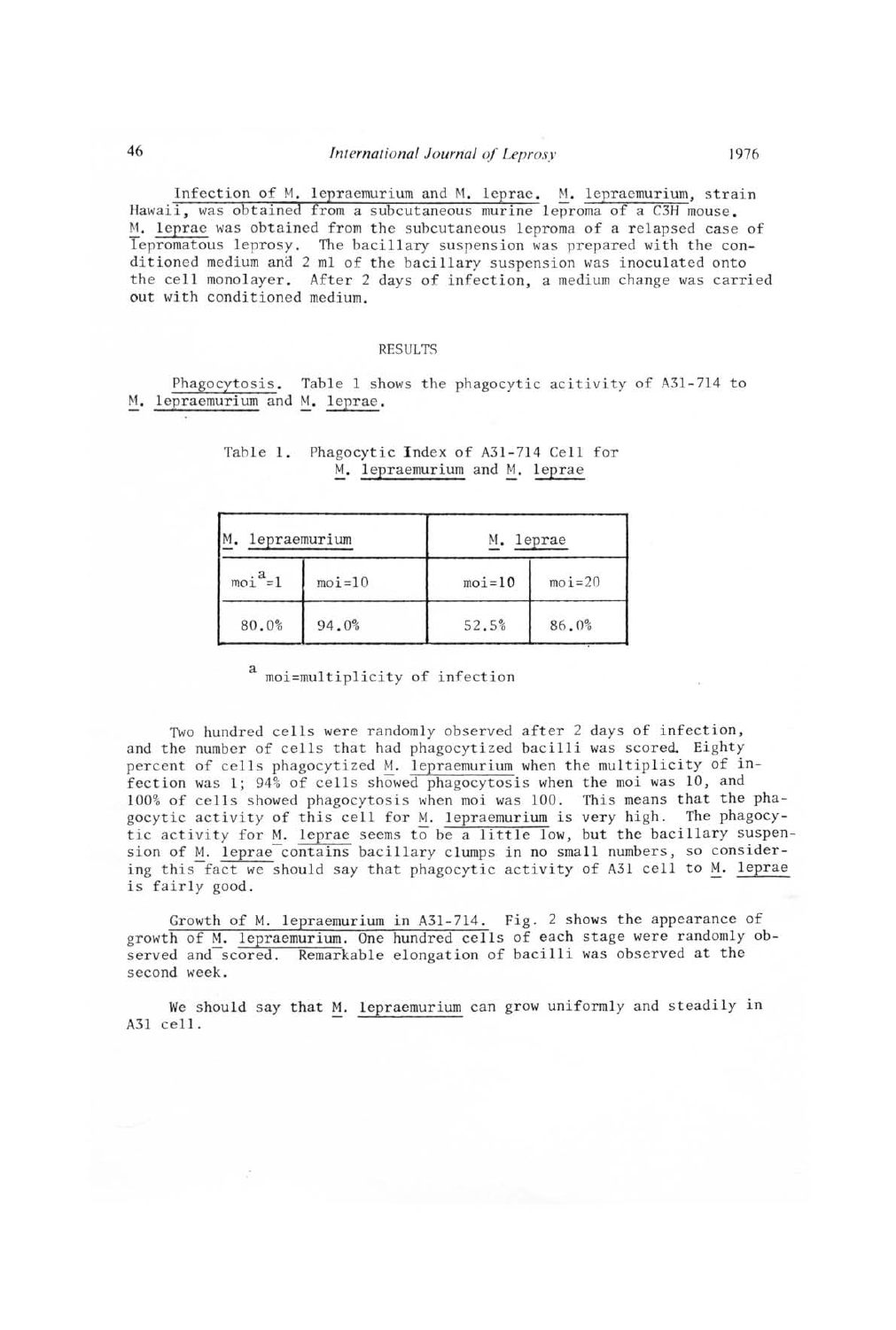Fig. 2. Growth of M. lepraemurium in A31-714.



The growth of M. lepraemurium was suppressed by addition of 100  $\mu$ g of streptomycin in the medium, but the M. lepraemurium began to grow after a medium change to streptomycin-free medium. Growth of M. lepraemurium<br>was completely inhibited by heat treatment at 56°C for 30 minutes, and considerably inhibited by storage in a deep freeze at -70°C, but no suppression was seen by treatment at 37°C for 30 minutes.

Change of M. leprae in A31-714. Fig. 3 shows the change of M. leprae in A31-714. Two hundred cells were randomly observed and scored.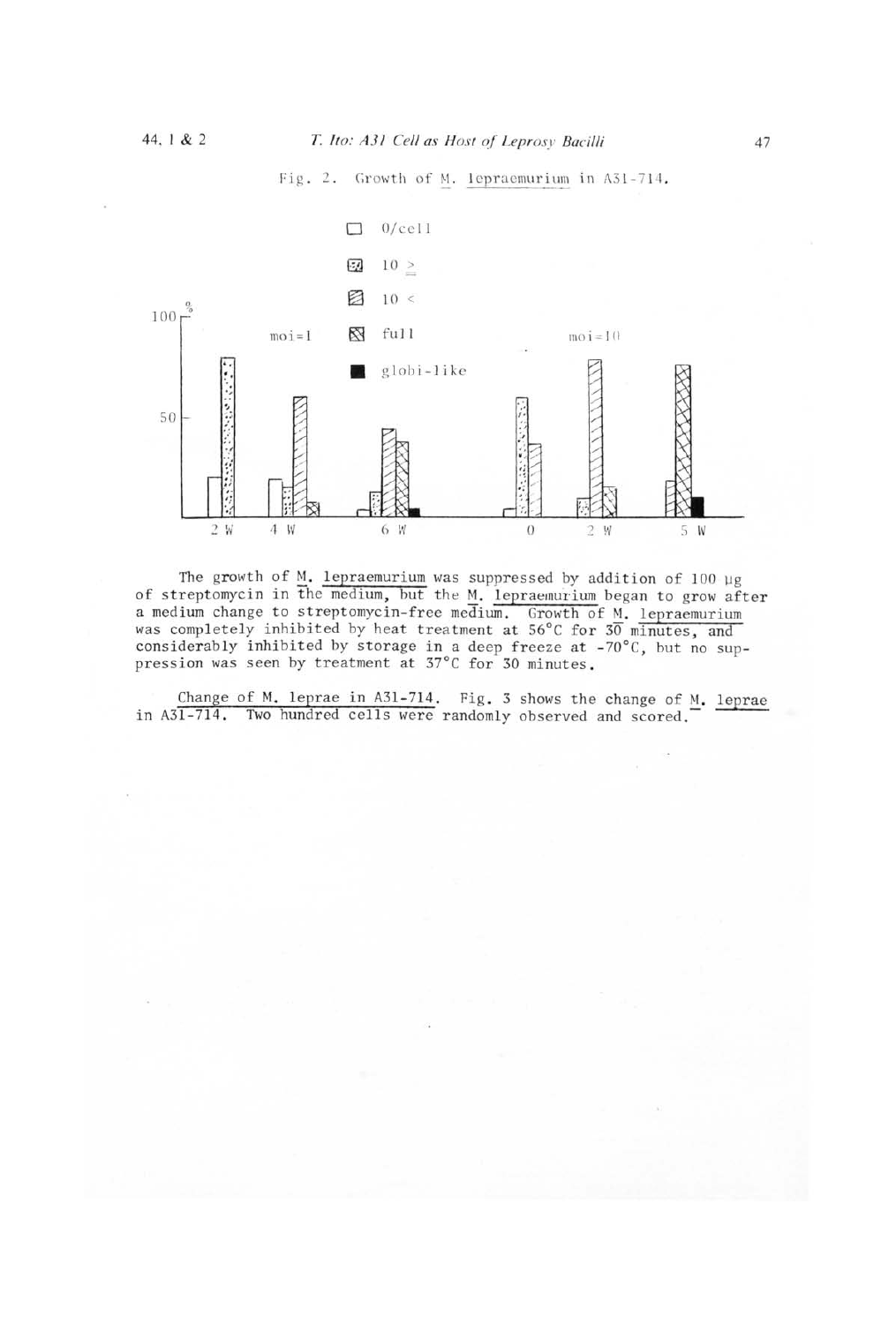

The morphologic index (MI) of the M. leprae in the bacillary suspension used for infection was 3.7. The MI of bacilli in A3l cells was 1.5 at the second *week,* 2.5 at the fourth week, and 1.0 at the eighth week. The number of bacilli per cell increased slightly at the fourth week, and the number of cells containing a bacillary clump also increased slightly at the eighth week, but we should not say that M. leprae can grow in A31 cell at present.

#### DISCUSSION

Successful growth of M. lepraemurium by established strain cell culture was reported by Rees and Garbutt  $(4)$  in 1962, and by Matsuo  $(5)$ in 1970. But the intracellular growth of M. lepraemurium in these two cell culture systems seems not to be uniform in comparison with that observed in mouse peritoneal macrophage cultures by Chang and his associates (6), probably for the reason that the macrophages are not cloning strains.